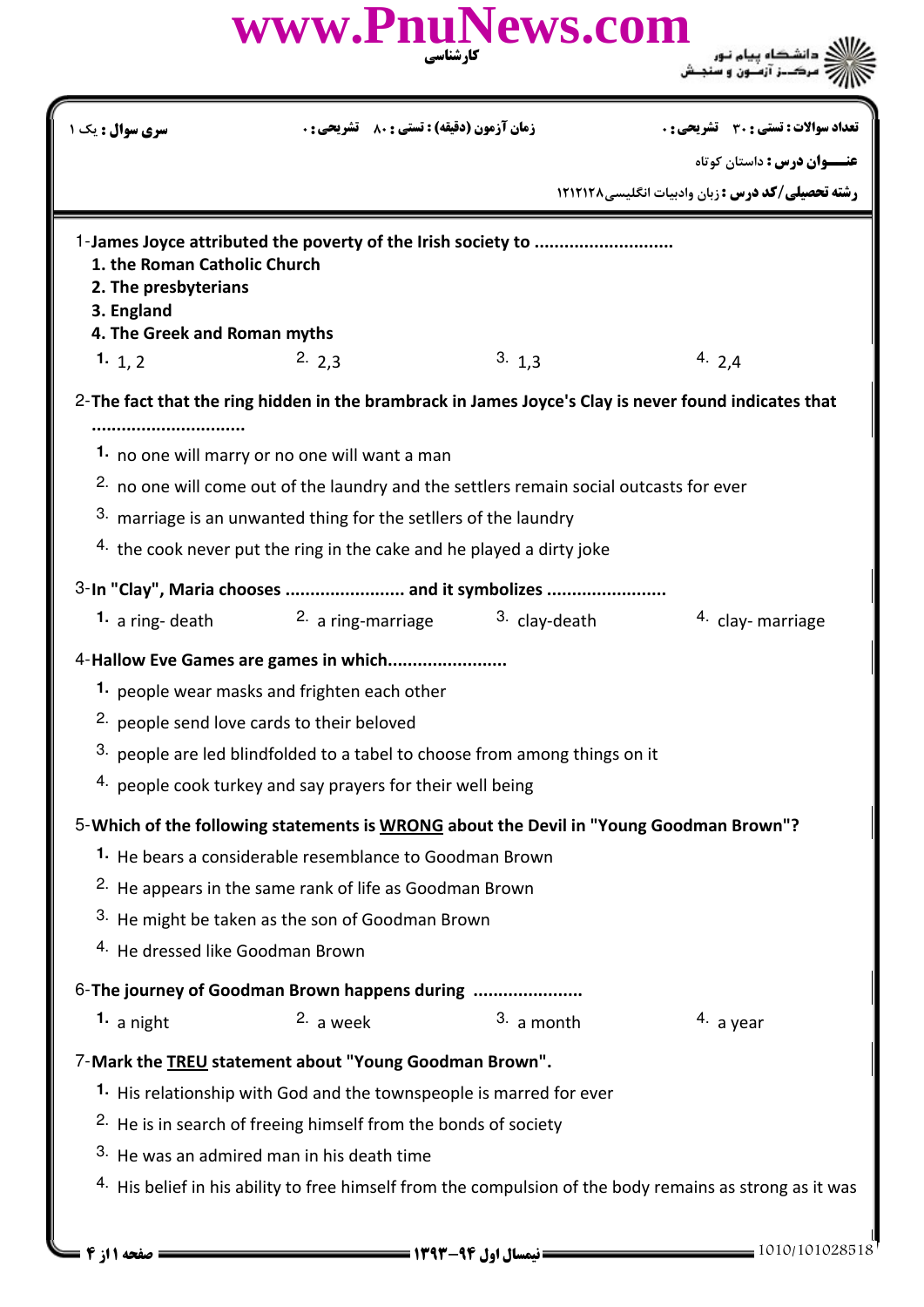|                                                                                                                                                                                                                                                                                                                                                                                                  | www.PnuNews.com<br>کارشناسی                                                  |                         |                                                         |  |  |  |  |
|--------------------------------------------------------------------------------------------------------------------------------------------------------------------------------------------------------------------------------------------------------------------------------------------------------------------------------------------------------------------------------------------------|------------------------------------------------------------------------------|-------------------------|---------------------------------------------------------|--|--|--|--|
| <b>سری سوال :</b> یک ۱                                                                                                                                                                                                                                                                                                                                                                           | <b>زمان آزمون (دقیقه) : تستی : 80 ٪ تشریحی : 0</b>                           |                         | تعداد سوالات : تستى : 30 قشريحى : 0                     |  |  |  |  |
|                                                                                                                                                                                                                                                                                                                                                                                                  |                                                                              |                         | <b>عنـــوان درس :</b> داستان کوتاه                      |  |  |  |  |
|                                                                                                                                                                                                                                                                                                                                                                                                  |                                                                              |                         | <b>رشته تحصیلی/کد درس :</b> زبان وادبیات انگلیسی/۱۲۱۲۱۲ |  |  |  |  |
| 8-"Dearest heart," whispered she, softly and rather sadly, when her lips were close to his ear,"<br>prithee put off your journey until sunrise and sleep in your own bed to-night. A lone woman is<br>troubled with such dreams and such thoughts that she's afeard of herself sometimes. Pray tarry<br>with me this night, dear husband, of all nights in the year." These lines are taken from |                                                                              |                         |                                                         |  |  |  |  |
| $1.$ "Clay"                                                                                                                                                                                                                                                                                                                                                                                      |                                                                              |                         | <sup>2.</sup> "Young Goodman Brown"                     |  |  |  |  |
| <sup>3.</sup> "The Rocking Horse Winner"                                                                                                                                                                                                                                                                                                                                                         |                                                                              | 4. "Lottery"            |                                                         |  |  |  |  |
| meaninglessness of human's life.                                                                                                                                                                                                                                                                                                                                                                 |                                                                              |                         |                                                         |  |  |  |  |
| 1. the Arab does not escape                                                                                                                                                                                                                                                                                                                                                                      |                                                                              |                         | <sup>2.</sup> the Arab kills his cousin                 |  |  |  |  |
| 3. Daru lives alone in a lonely desert                                                                                                                                                                                                                                                                                                                                                           |                                                                              |                         | <sup>4.</sup> Balducci does not belive in what he does  |  |  |  |  |
|                                                                                                                                                                                                                                                                                                                                                                                                  | 10-The charcater in "The Guest" who longs for retirement is                  |                         |                                                         |  |  |  |  |
| 1. Daru                                                                                                                                                                                                                                                                                                                                                                                          |                                                                              | <sup>2</sup> . The Arab |                                                         |  |  |  |  |
| 3. Balducci                                                                                                                                                                                                                                                                                                                                                                                      |                                                                              |                         | <sup>4.</sup> The man the Arab killed                   |  |  |  |  |
| 11-In "The Guest", the narrator reports that the area suffered from  for eight months.                                                                                                                                                                                                                                                                                                           |                                                                              |                         |                                                         |  |  |  |  |
| 1. $fire$                                                                                                                                                                                                                                                                                                                                                                                        | 2. tuberculosis                                                              | 3. drought              | 4. rubbery                                              |  |  |  |  |
|                                                                                                                                                                                                                                                                                                                                                                                                  | 12-Albert Camus's "The Guest", happens                                       |                         |                                                         |  |  |  |  |
| 1. during the Algerian War                                                                                                                                                                                                                                                                                                                                                                       |                                                                              |                         | <sup>2.</sup> during the France civil war               |  |  |  |  |
| 3. during France- Nigeria war                                                                                                                                                                                                                                                                                                                                                                    |                                                                              |                         | <sup>4.</sup> during France-Algeria war                 |  |  |  |  |
|                                                                                                                                                                                                                                                                                                                                                                                                  | 13-What absurd elements are seen in Albert Camus's "The Guest"?              |                         |                                                         |  |  |  |  |
|                                                                                                                                                                                                                                                                                                                                                                                                  | 1. Daru's loneliness in a hostile country and environment                    |                         |                                                         |  |  |  |  |
| <sup>2.</sup> Daru's teaching dull students                                                                                                                                                                                                                                                                                                                                                      |                                                                              |                         |                                                         |  |  |  |  |
| <sup>3.</sup> The Arab's hopeless situation                                                                                                                                                                                                                                                                                                                                                      |                                                                              |                         |                                                         |  |  |  |  |
| <sup>4.</sup> The Arab being taken into prison                                                                                                                                                                                                                                                                                                                                                   |                                                                              |                         |                                                         |  |  |  |  |
| 1. creating emphasis<br>2. giving a sense of gothic tales<br>3. making ease of the terrible ambience<br>4. creating a sense of ballance                                                                                                                                                                                                                                                          | 14-The repetitions in "The Fall of the House of Usher" are at the service of |                         |                                                         |  |  |  |  |
| 1. $1, 4$                                                                                                                                                                                                                                                                                                                                                                                        | 2.2,3                                                                        | 3.3,1                   | 4. $3,4$                                                |  |  |  |  |
|                                                                                                                                                                                                                                                                                                                                                                                                  |                                                                              |                         |                                                         |  |  |  |  |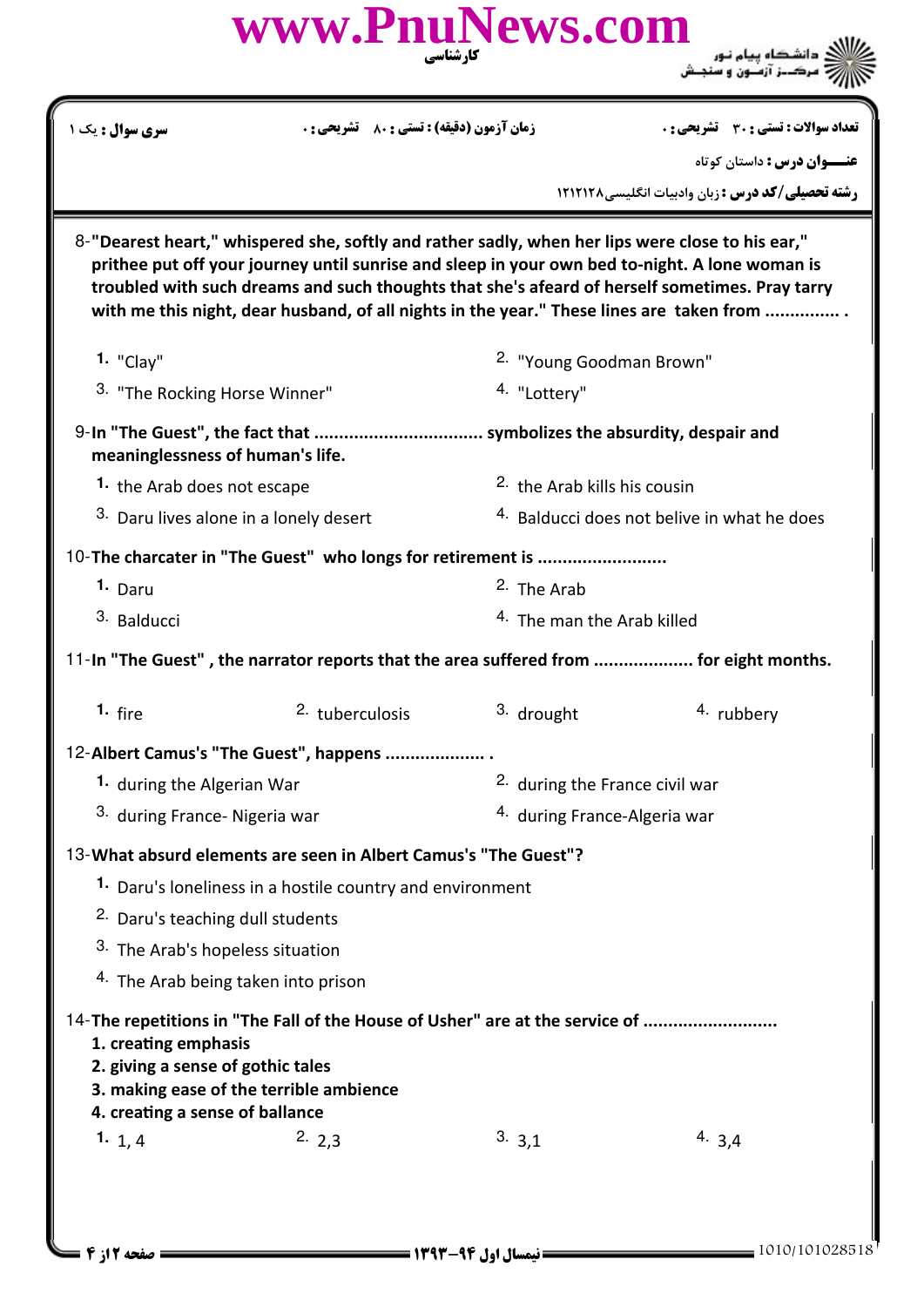